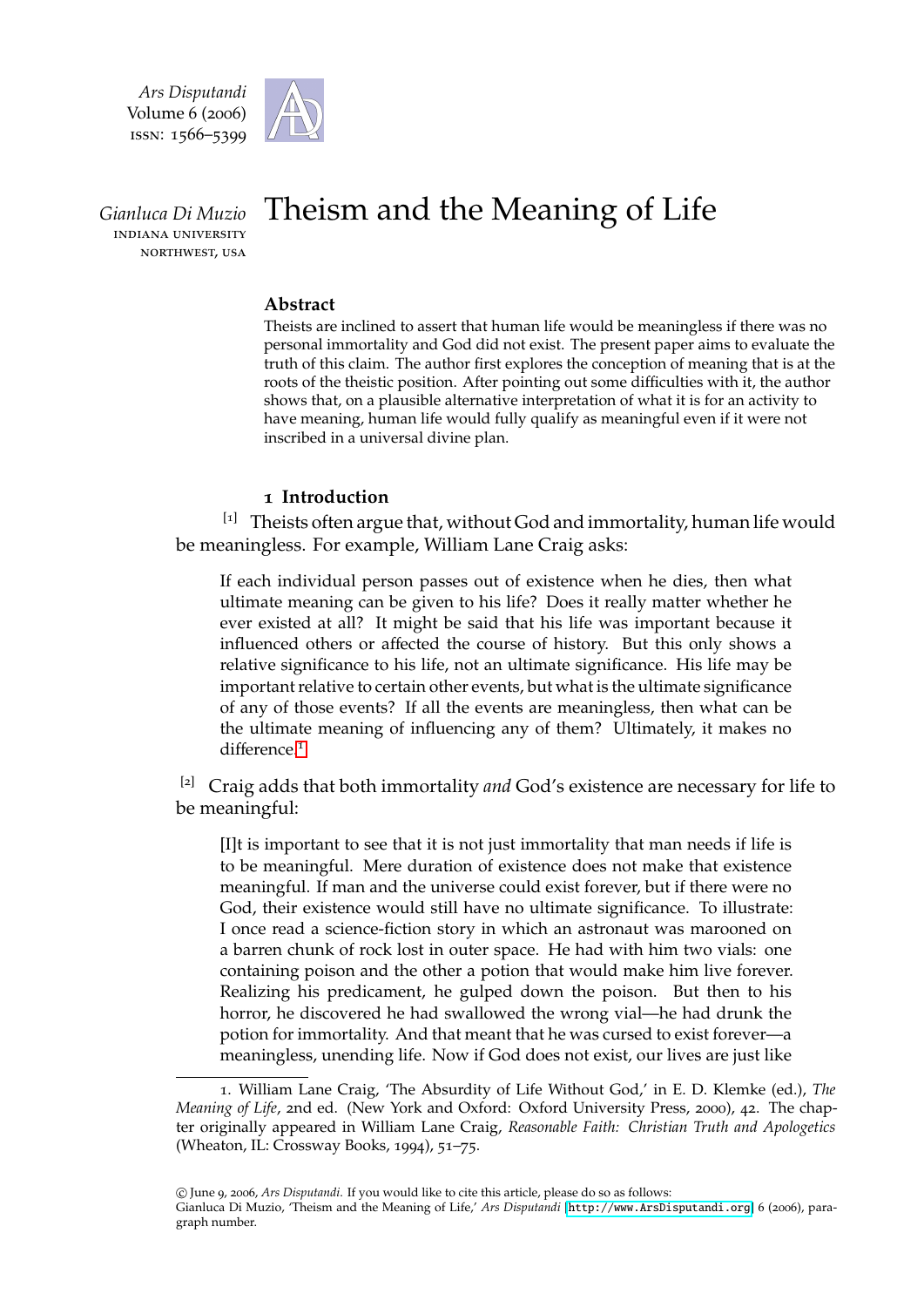that. They could go on and on and still be utterly without meaning. We could still ask of life, 'So what?' So it is not just immortality man needs if life is to be ultimately significant; he needs God and immortality. And if God does not exist, then he has neither.<sup>[2](#page-1-0)</sup>

 $[3]$  My aim in this paper is to determine whether Craig's claims are true. Any serious discussion of theism must deal with the question whether God and immortality are necessary for life to have meaning, for theists regard their doctrines as having a distinctive advantage over secular conceptions of life. They insist that taking leave from traditional religious beliefs leads to despair and to the feeling that life is pointless and absurd.[3](#page-1-1) The root of the theistic stance is the conviction, nicely captured in Craig's texts, that life would be meaningless without God and immortality. In what follows, I shall start by analyzing Craig's idea of meaning. After bringing to light some problems in his argument, I shall defend a different view of what gives meaning to life. On this view, immortality and God are not necessary for life to be meaningful.

#### 2 **The theistic conception of meaning**

 $[4]$  The texts we have read show that, for Craig, to have meaning is to matter in a higher scheme. From Craig's perspective, if *x* is due to die and is part of a world that will itself die, and *x* does not contribute to a higher plan, then the existence of  $x$  has no meaning. In the first text, Craig argues that, if a human being dies and her actions have no lasting effects, because the world itself perishes, then her life was meaningless. If, in the end, all comes to nothing, then it does not matter in the first place whether a particular person existed or not. But if no divine plan for the world exists, then all our efforts do indeed come to nothing, because *everything* comes to nothing. Hence, our lives are meaningless without God.

[5] For Craig, in order to have meaning, our lives must make a difference to a higher scheme. And theism sees human actions as doing just that. If God exists and has a plan for us and the world, then our actions do a sort of double duty. On the one hand, they affect other people and events in this world; on the other, they further or hinder God's ultimate plan. Also, the moral quality of our actions shapes our relationship with God, since this depends on how we act in relation to His plan. Theistic morality focuses on the *imitatio Christi*. It holds that people should take part in redeeming the world. Thus, human actions have both local and cosmic significance, since they affect the struggle between good and evil, religious and secular values that will end when the Kingdom of God comes. In short, theism tends to equate meaning with a form of transcendence: a life is meaningful if it plays a role in a plan that is not of this world.

 $[6]$  On this view of meaning, life is indeed meaningless without God. For, according to theism, the higher plan is *God's* plan. There is no plan, and hence no

<span id="page-1-1"></span><span id="page-1-0"></span><sup>2</sup>. Craig, 'The Absurdity of Life Without God,' 42–43.

<sup>3</sup>. Craig refers to some classics of existentialism and to Beckett's *Waiting for Godot* to support this point. Cf. Craig, 'The Absurdity of Life Without God,' 41.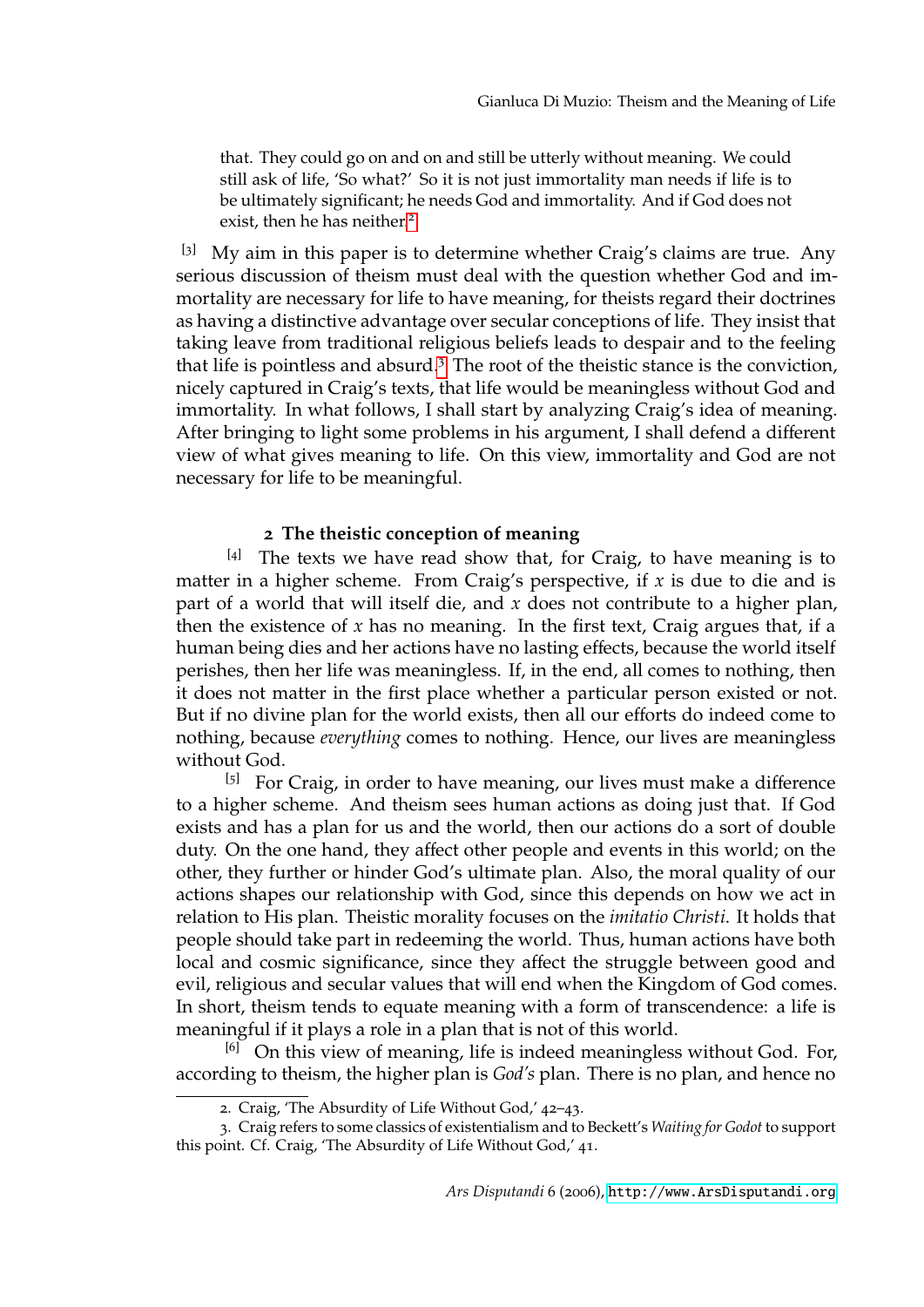meaning, without Him. But why is immortality, too, a requirement for meaning? If to have meaning is to play a role in the divine scheme, then even non-immortal creatures could lead meaningful lives by contributing to God's plan for as long as they live. A theist would probably answer this challenge as follows. God's plan includes a bridge of love with all His creatures and calls all human beings to share in the eternal Kingdom they can help realize. Having us enjoy His Kingdom for all eternity is part of God's plan. If we were supposed to help realize a plan that excludes us, then, contrary to His benevolence, God would treat us as means, not as ends. Only an indifferent God could ask human beings to put their hearts and souls into realizing His aims, and then completely drop them out of the picture as a spent tool. So, if God is benevolent, His plan must be as inclusive as His goodness.[4](#page-2-0)

### 3 **Some di**ffi**culties**

 $[7]$  Is the theistic analysis of meaning correct? Craig's interpretation reflects a quasi-linguistic approach. Although the question of the meaning of 'meaning' is far from settled among philosophers of language, the notion of meaning is often put in relation with the ability of a word or expression to refer to something other than itself. Similarly, for Craig and other theists, human life can only have meaning if it helps realize something higher than itself, a divine plan that transcends the limits of human existence.

 $[8]$  A difficulty with this conception of the meaning of life, however, is that it only pushes meaningfulness back a step, without explaining it. Yes, one may concede, human lives are meaningful if God exists and we can help realize His plan. But how is the plan itself meaningful? That is, once the plan has been realized, and people enjoy immortality in the Kingdom of God, in what sense are their eternal lives meaningful? For theists, such lives are paradigms of meaningfulness. Yet, it does not seem that their meaning would derive from the contributions they make to a higher plan, for, once God's plan is realized, there are no further goals to attain.

<sup>[9]</sup> In essence, there seem to be two possibilities, both problematic. Either eternal life in the Kingdom of God is meaningful because it contributes to an even higher plan, or eternal life with the Creator has meaning *per se*. If one chooses the former line, then an infinite regress ensues, since, if it is to be meaningful, any level of existence will need a higher scheme to fit into. This seems to dissolve the notion of meaning instead of explaining it. If, on the other hand, one chooses the latter line and stops the regress at life in the Kingdom of God, then one is changing the definition of meaning in passing, because fitting into a higher scheme has now dropped out of the picture as a requirement for meaningfulness. But if there is no such requirement, then one should have considered stopping the regress right away, finding meaning in the world and human life regardless of whether they

<span id="page-2-0"></span><sup>4</sup>. Not all theists, however, consider it inconsistent with God's nature to treat His creatures as means. See, for example, Richard Swinburne, *Is There a God?* (Oxford: Oxford University Press, 1996), 104–106.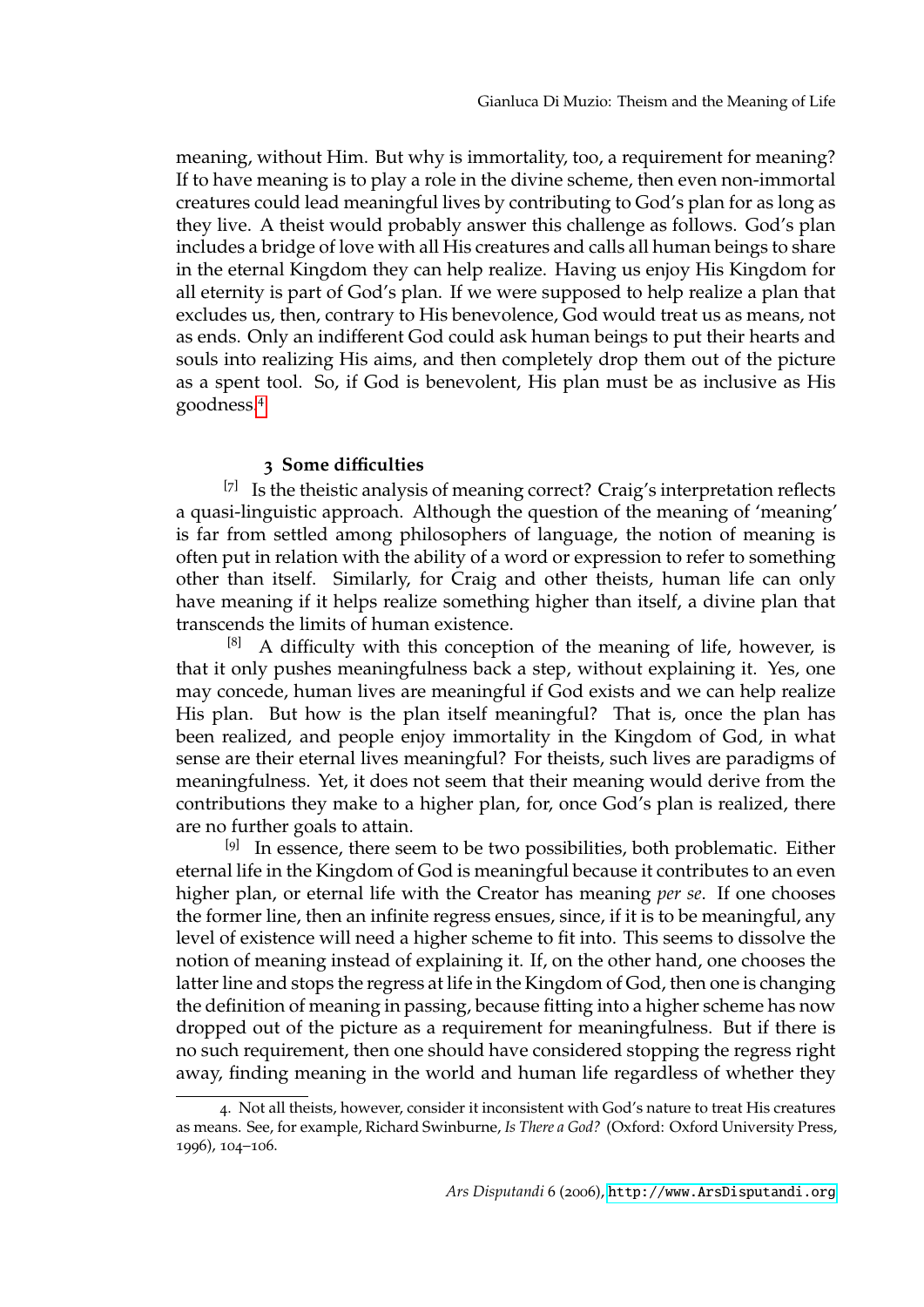fit into a higher plan. If fitting into a higher scheme is not required for the divine plan to have meaning, then why was it required for the lower level of existence, unless it was assumed all along that human life as it is can have no meaning apart from a higher plan?

[10] A theist may reply by drawing attention to Craig's distinction between *relative* and *ultimate* significance. The first passage quoted above explains that, from the theistic perspective, actions and events have relative significance when they only influence other actions and events; but they have *ultimate* significance insofar as they contribute to God's plan. *A fortiori*, God's plan itself has ultimate significance. Just as God is *causa sui*, His plan derives its meaningfulness from the fact itself that it *is* the divine plan.

[11] This reply would seem to defeat the worry that eternal life in the Kingdom of God may not be meaningful by the theistic standards of meaningfulness. A theist may simply remark that eternal life in the Kingdom of God is not the sort of thing about which one would ask 'In what sense is *it* meaningful?' If one understands the theistic conception of God as the ultimate being, then one understands that there is no room for asking 'Who or what made God?' Similarly, if eternal life in the Kingdom of God has ultimate meaning, then there is no question as to the source of its meaning. Being beyond this sort of inquiry is the very essence of having ultimate meaning.

 $\left[12\right]$  But is the distinction between relative and ultimate significance anything more than an assumption? This is the important philosophical question here. Is the distinction independently motivated or does it simply stem from the preconception that nothing human can have meaning unless it is related to some ultimate reality? The theistic view is vulnerable to the standard reply to arguments that introduce the divine in order to block an infinite regress. A nontheist may ask: If it is possible for something to have ultimate meaning, i.e. to have meaning *in itself*, why couldn't human life – considered in isolation from immortality and the existence of God – be one such thing? Why exactly is the theist unwilling to locate meaning in human life *per se*? Why not stop the regress earlier?

[13] The reason why theists are unwilling to stop the regress earlier cannot just be that, without God and immortality, human life is finite and transitory. For, through his example of the stranded astronaut, Craig himself points out that immortality would not by itself be sufficient for meaningfulness. Adding an infinite extension of time to human life would not make it meaningful by theistic standards if God did not exist. So, the reason why, for theists, our lives must fit into a divine scheme to have meaning is simply that, from the theistic perspective, nothing has meaning if God does not exist. The existence of God is a precondition of meaningfulness. But this is precisely the point at issue between the theist and the non-theist. One cannot assume it. Rather, one must prove it.

 $[14]$  The non-theist wanted to know why the theist is unwilling to find ultimate meaning in human life apart from God; and the theist replies that human life cannot have meaning apart from God. This hardly answers the non-theist's question. If, as Craig does, the theist promises an analysis of the concept of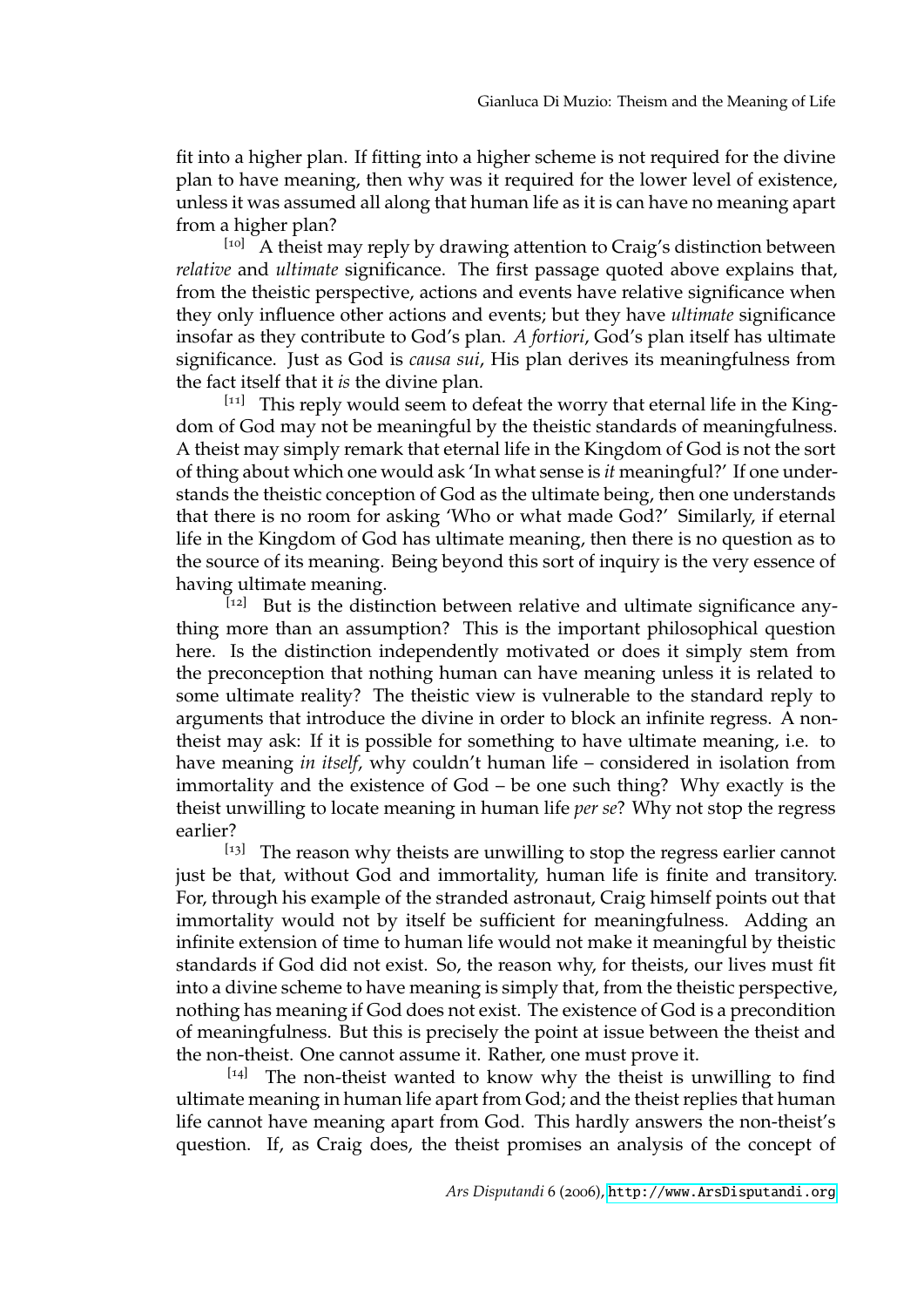meaning capable of showing that human life cannot have meaning apart from God, this analysis had better be based on something other than the mere assumption that human life cannot have meaning apart from God. On pain of circularity, theists cannot assume the conclusion non-theists ask them to motivate.

[15] Another difficulty in the theistic argument is that it contains an equivocation. As we have seen, theists view a human life as meaningful only if it has a kind of ultimate significance. They define 'meaningful' as 'inscribed in and contributing to God's ultimate plan.' Call this sense of 'meaningful' 'meaningful<sub>1</sub>.' There is, however, another common interpretation of 'meaningful.' Often, we take 'meaningful' in the sense of 'choiceworthy, fulfilling, valuable in itself.' More precisely, when applied to a life, the adjective 'meaningful' usually means 'worth living, good on balance for the person who has it, characterized by valuable accomplishments' as when we deny that a Sisyphus-like existence or a life spent in a coma from beginning to end would be meaningful. Call this second sense of 'meaningful' 'meaningful<sub>2</sub>.' Now, given their definition of 'meaningful,' theists can certainly assert that, without God and immortality, human life would not be meaningful<sub>1</sub>. This is true because tautological. If 'meaningful' is defined as 'inscribed in and contributing to a divine plan,' then if there is no God, human life is not meaningful<sub>1</sub>. Theists however, perhaps without realizing this equivocation, treat their proposition that, without God and immortality, human life would not be meaningful<sub>1</sub> as evidence for the much stronger and emotionally charged conclusion that, without God and immortality, human life could not be meaningful<sub>2</sub> either. The flaw in this argument lies in using equivocation to go from the premise ('Without God and immortality, human life is not meaningful<sub>1</sub>') to the conclusion ('Without God and immortality, human life is not meaningful<sub>2</sub>') in the absence of the key universal premise 'Everything which is not meaningful<sub>1</sub> is not meaningful<sub>2</sub>,' whose truth the theist has not secured and appears to be simply assuming.

#### 4 **Meaning and Value**

 $[16]$  The question before us has thus come into sharper focus. Can human life be meaningful<sub>2</sub> even without God and immortality? Can a person's existence be valuable, fulfilling, and worthwhile even if it does not partake in a higher dimension?

[17] It seems to me that, if one disambiguates 'meaningful' as I did above, even a theist would have to concede that being meaningful $_1$  is not a requirement for being meaningful<sub>2</sub>. This result follows from a basic feature of human existence: human beings have access to *value*. There is room in our lives for what is good. Consider a simple example. Imagine a person who wishes to help the less fortunate and has built in herself the confidence and strength to act on that desire. Her means are limited, but she makes the most of what she has and, over the course of her life, succeeds in significantly relieving the suffering of a number of people who, without her help, would certainly have succumbed to famine and disease. Suppose also that God exists but, for whatever reason, His plan does not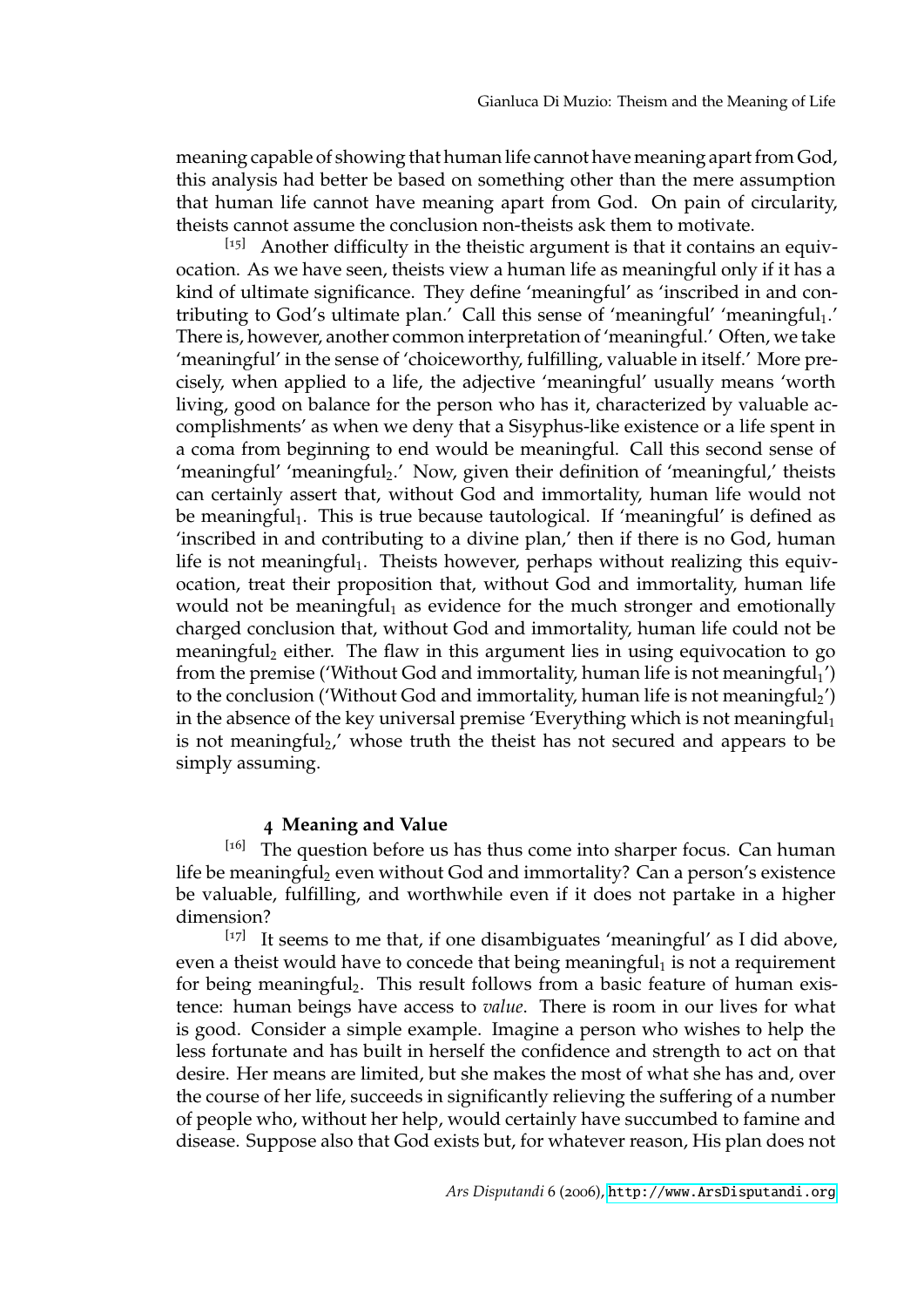include the woman in our example. Her life is finite and transitory. It does not fit into an ultimate scheme.

[18] Under these circumstances, how would a theist answer the question 'Would God look at the woman's life as meaningless?' Let us bypass the issue that a theist may refuse to analyze God's reactions and motives on grounds that the divine mind is inscrutable to us. Theism actually involves the belief that it is possible for us to gain some degree of insight into what God wants, at least into what He wants from human beings. Theology does not generally refrain from describing divine requirements and expectations from the point of view of God himself. So, it is certainly open to the theist to wonder how God would react in a certain situation and how He would evaluate it.

[19] Would the generous woman's life strike God as meaningless, then? What would a theist say? It seems clear to me that even a theist would have to answer that the woman's life, although meaningless $_1$ , would not necessarily strike God as meaningless<sub>2</sub>.<sup>[5](#page-5-0)</sup> The reason is that (a) the kind of theism that has been the subject of this essay – namely, the theism of religions such as Christianity – regards God as a moral God; and (b) there is *value* in what the woman does. By God's standards,<sup>[6](#page-5-1)</sup> her generosity is *good*, and given the place generosity plays in her overall life plan, her existence qualifies as meaningful<sub>2</sub>, because she is consistently engaged in doing something worthwhile, something that has value at the time when it is done, although not necessarily on a universal scale. The kind of God theists envision would acknowledge that the woman's good actions have value because they proceed from sheer generosity and, at the time when they are performed, rescue other human beings from suffering and death. In short, our example reveals that what is not meaningful<sub>1</sub> may nevertheless be meaningful<sub>2</sub>, *even by theistic standards*, since having access to certain goods is sufficient to make a human life meaningful<sub>2</sub> in the eyes of the moral God theists believe in. It is wrong to assume that not being meaningful<sub>1</sub> is sufficient for not being meaningful<sub>2</sub>.

 $[20]$  I am not here suggesting that only the lives of moral saints and benefactors of humanity are meaningful. Rather, the point is that, at least for the majority of people, existence affords the opportunity to attain the kinds of goods that make a human life worthwhile and fulfilling. These are not limited to acts of generosity, but include the standard morally significant goods achievable by human beings: love, compassion, friendship, family, understanding, joy, the appreciation of beauty and nature, acting morally for morality's sake, etc. The items

<span id="page-5-0"></span><sup>5.</sup> I have not introduced a definition of 'meaningless<sub>1</sub>' and 'meaningless<sub>2</sub>' but the definition can easily be derived from the above definition of 'meaningful<sub>1</sub>' and 'meaningful<sub>2</sub>.'

<span id="page-5-1"></span><sup>6</sup>. As is well known, the notion of a moral God invites the question whether God gives certain commandments because they are good or the commandments are good because God gives them to human beings. My argument does not require addressing this dilemma, since I focus on the theistic belief that God values generosity, not on theistic interpretations of God's reasons for valuing generosity. Whether generosity is valuable in itself or is so simply by divine stipulation, it remains that theists conceive of God as valuing and rewarding generosity. My point is that there can be generosity in a life that does not continue in a higher dimension, and so theists would have to concede that this life would appear valuable to God regardless of whether it makes a contribution to His plan.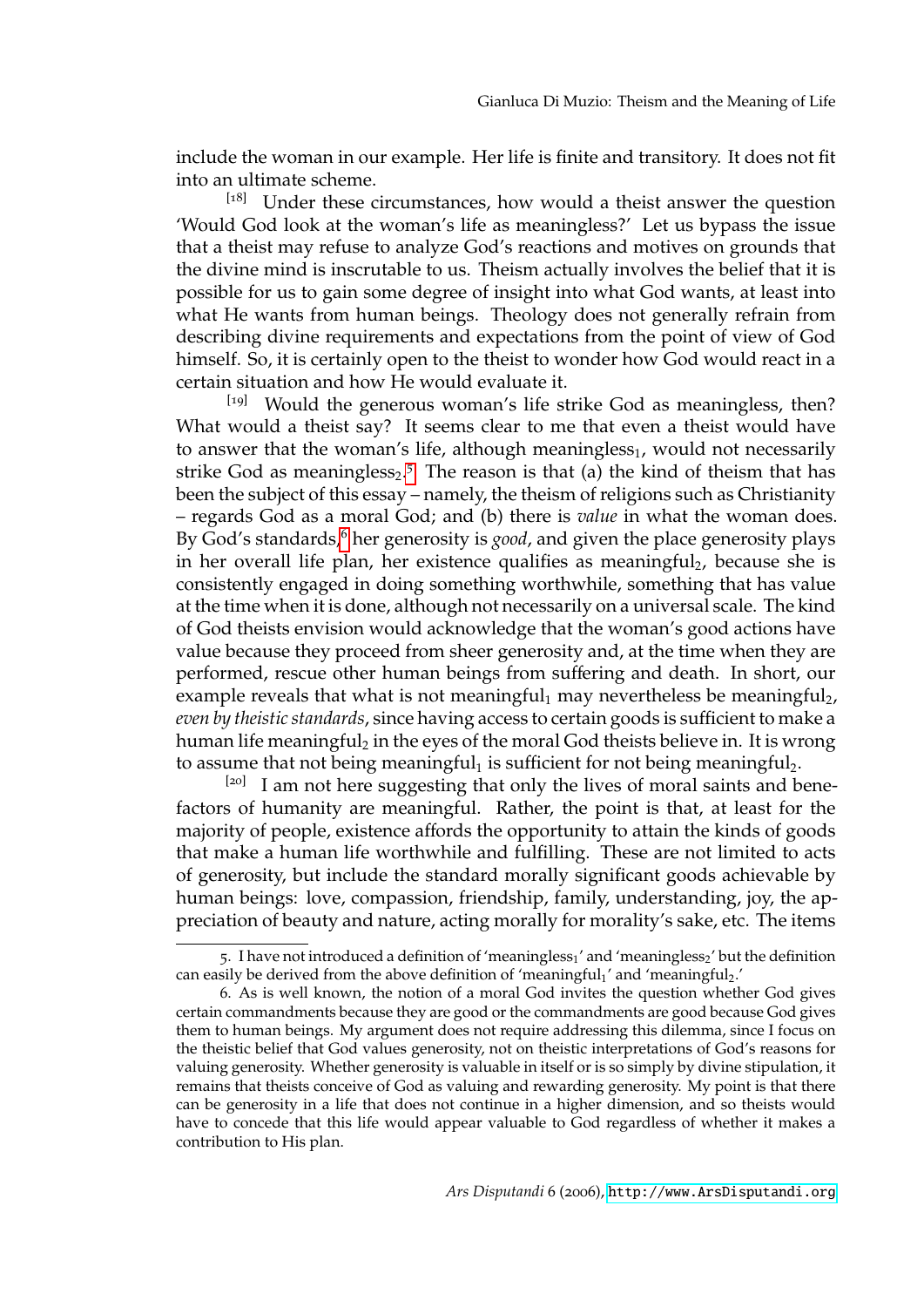in this list are good. A life provided with them, or at least provided with the opportunity to attain some of them, is meaningful by the kinds of moral standards theists themselves adopt and through which they frame their idea of a good God.

 $[21]$  Suppose it was part of the theistic faith to believe that God created two races of people. Suppose also that both races were capable of moral goodness and both had access to the kinds of goods described above. But let only individuals in one race be immortal and partake in the realization of God's plan. From a theistic point of view, the most plausible approach to interpreting God's attitudes towards this situation would be the following. God would judge that the creatures He made immortal are more fortunate; their lives are preferable. But He would not look down on the lives of his non-immortal creatures as meaningless. He may regard them as tragic lives, given that any suffering that occurs in them will not be compensated for in an afterlife, but He would not regard them as meaningless lives, since they contain significant opportunities to achieve goods of the sort a moral God values.

 $[22]$  We have come to a very important point. A life that has access to moral goods but does not fit into a larger context, and thus comes to a definitive end, is not as fortunate as a life that has access to moral goods for all eternity. But these two kinds of existence are related as a good life to a better one, not as a meaningless life to a meaningful one. Suppose a person were offered to choose between three alternatives: an eternal life with access to moral goods, a finite life with access to moral goods, or no life at all.<sup>[7](#page-6-0)</sup> Suppose also that the offer of an eternal life with access to moral goods was subsequently withdrawn. Would this reveal that the choice of a finite life is a meaningless one—a choice that is ultimately on a par with no life at all? It seems clear that a standard human life, namely a life that contains the typical mix of joys and sorrows and provides access to the goods of love, family, friendship, beauty, art, etc., is choiceworthy and preferable to no life at all regardless of whether it lasts forever and makes a contribution to a higher plan. It would be hard for a theist to show that this would be a meaningless<sub>2</sub> life, given that it is unlikely that even God would regard it as such.

 $[23]$  Human lives are always meaningful<sub>2</sub> because they are choiceworthy. Strong reasons exist for wanting to live a human life. As long as a person's existence is choiceworthy, one cannot show that it is meaningless<sub>2</sub>. To be devoid of meaning, a life would have to consist of uninterrupted suffering with no glimpses of moral or intellectual goods. But, for the most part, this is not the human predicament.

 $[24]$  That the enjoyment of intrinsic goods makes a life meaningful<sub>2</sub> receives confirmation from theism itself. For theists derive their conception of the *ultimate* goods – the goods of the afterlife whose availability is supposed to give human existence ultimate significance – from their conception of the intrinsic goods that

<span id="page-6-0"></span><sup>7</sup>. What I am asking the reader to envision is a situation along the lines of *Republic* 617d– 618b. Like in Plato's myth of the souls awaiting reincarnation and selecting a kind of life from an array of options, we are here to imagine an unborn chooser who has some prior experience of what human existence is like. Without such an experience, it is hard to see how one could make an informed decision—or even understand the terms of the decision to be made.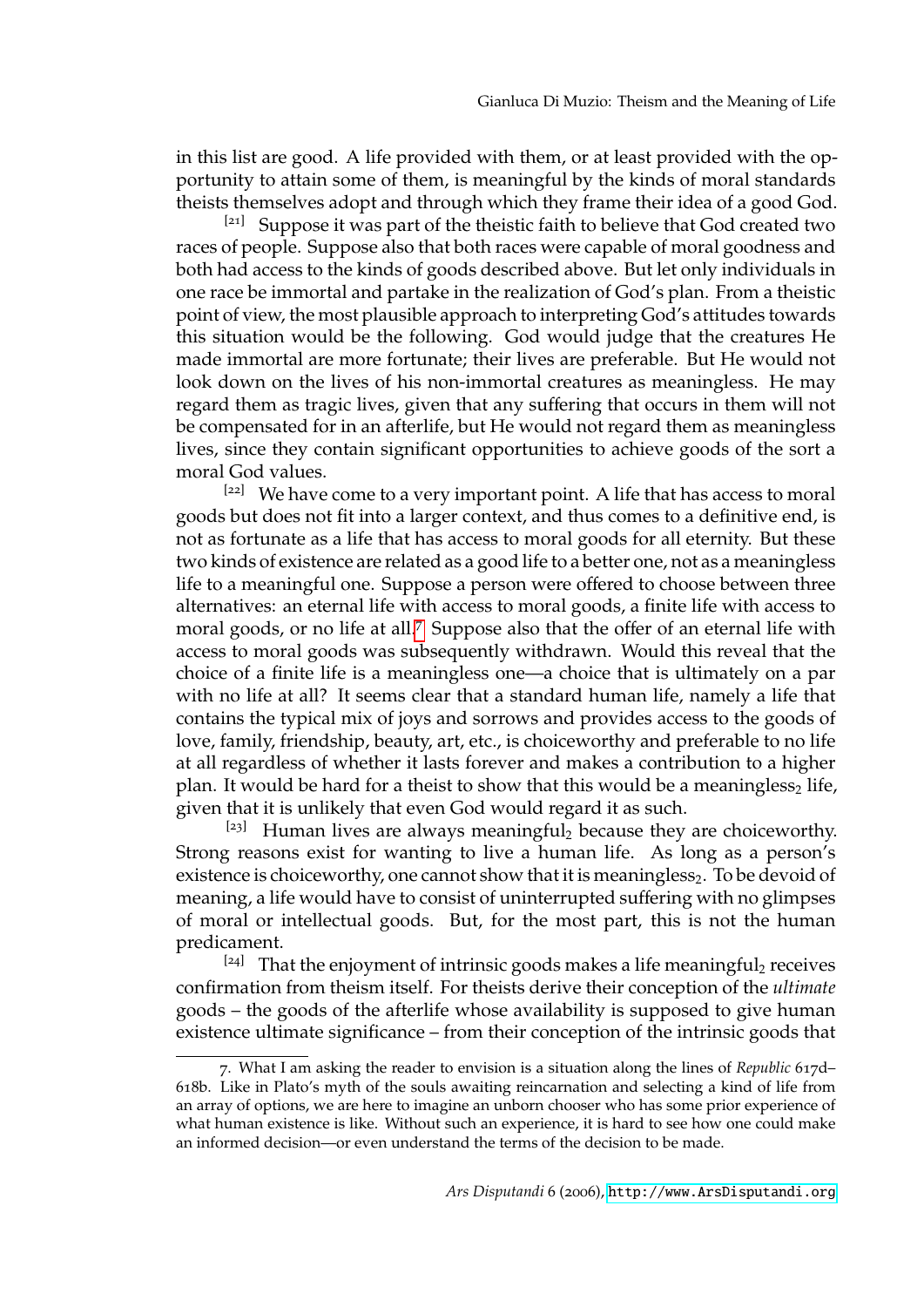are available to human beings here and now, in a dimension where it is uncertain whether God exists. Love, fellowship, community, goodness, etc. are the essential elements of the theistic conception of the afterlife. But all that makes life in Heaven desirable is already to some extent present and available in this life. To be sure, the goods of the afterlife, if they exist, are greater and more lasting than the goods of this life. But, judging from theistic descriptions of them, they do not appear to be qualitatively different, especially in respect of the role love plays in them. It is surprising that theists tend to regard life as meaningless when considered in isolation from God and immortality, given that what is good about our existence is the model of their conception of the next life, the one they treat as giving meaning to our present lives.

# 5 **Meaning and fragility**

[25] There is, however, an important challenge to the notion that human life is meaningful even without God and immortality. This challenge derives from human fragility. It derives from the fact that our lives are exposed to suffering that appears incomprehensible and absurd because its causes lie in random circumstances or appalling human cruelty. Instead of rehearsing philosophical treatments of fragility and incomprehensible suffering, let me use a real-life example. I still have some faded newspaper clippings from the Winter of 1994, when the Bosnian capital of Sarajevo was under siege. The Serbian forces that surrounded the city shelled it almost daily. On January 23, 1994, the *Washington Post* reported:

A Serb mortar shell pounded into the middle of a group of children playing in the snow today, killing six and seriously injuring two others. A fresh snowfall had enticed the children to play outside in the new section of Sarajevo, which is surrounded on three sides by Serb artillery positions. A blood-soaked sled, swaths of red snow, and pieces of clothing, flesh and brains marked the spot of the explosion. Witnesses said the children had gathered around the sled at the top of a hill near their apartment building when the mortar round hit. Shrapnel from the blast decapitated 5-year-old Jasmina Brkovic and ripped through the chest and stomach of her 11-year-old sister, Indira, killing them both instantly. 'This world is a sick circus,' said Dzemo Kulenovic, a 38-yearold electrician who was at the scene of the attack. 'What can we say?'[8](#page-7-0)

[26] What Mr. Kulenovic's words capture, with greater immediacy than any philosophical analysis, is the absurdity of the tragedy he has just witnessed. A world where children play in the snow one moment and are ripped to pieces by a mortar shell the next moment is a sick world, one in which innocent lives are always one heartbeat from inexplicable tragedy. The article contains a brief description of what Mr. Kulenovich heard and saw:

<span id="page-7-0"></span><sup>8</sup>. John Pomfret, 'In Suffering Lands, Children Under Siege,' *The Washington Post*, January 23, 1994, A1.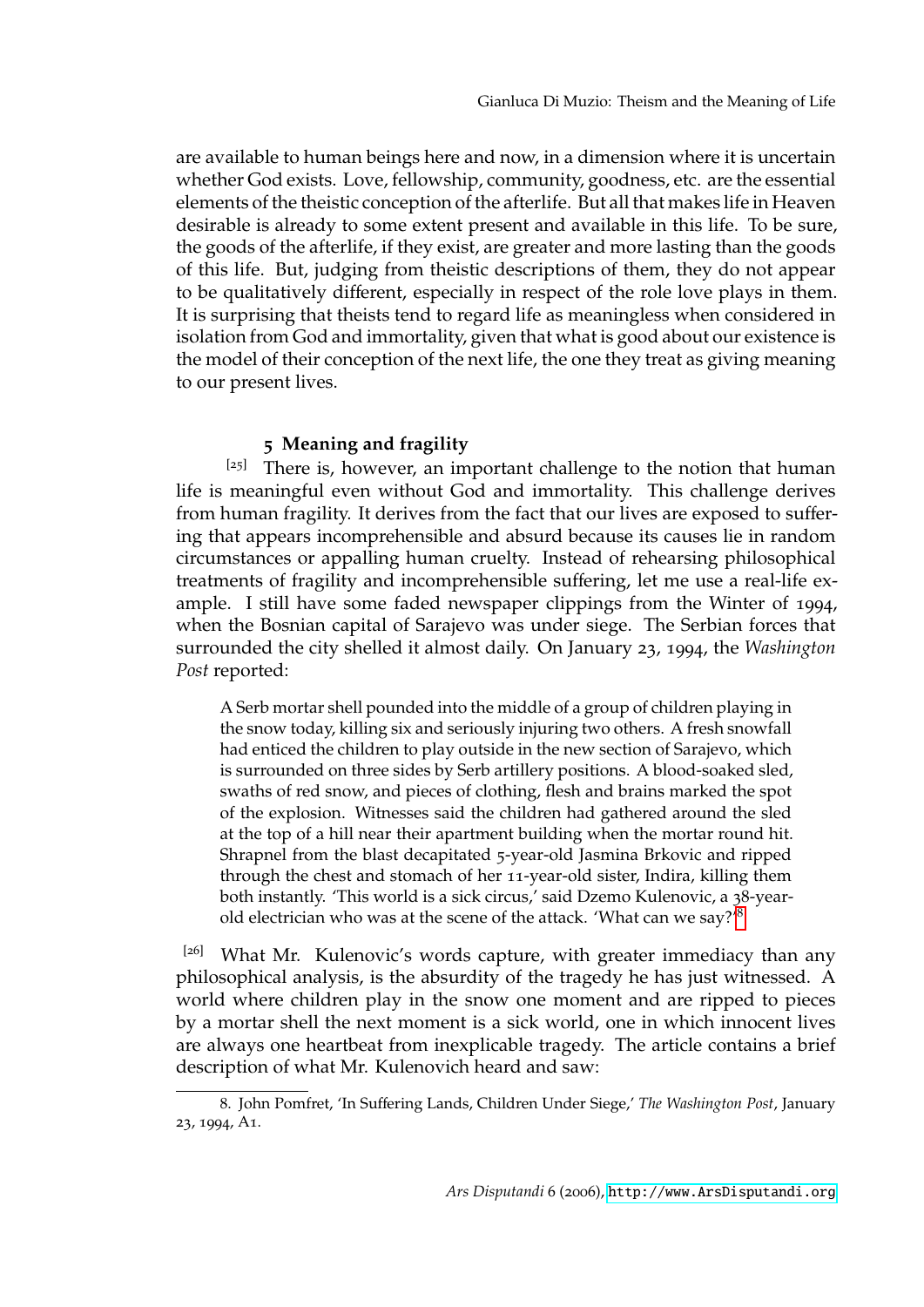'I was in my workroom when the first shells hit,' said Kulenovic, who lives on the first floor of the high-rise. 'They had been yelling and screaming and laughing up and down the hill so I knew they were okay. There was no time to tell them to run inside. The fourth one came down, there was the explosion and suddenly there was silence. I looked out, and all I could see was red.'[9](#page-8-0)

 $[27]$  In an instant, laughter can give way to death and families can be condemned to a lifetime of grief. Events of this sort force us to ask: What kind of world do we live in? What kind of reality has a place for such reversals? The feeling one gets from contemplating these horrors and the enormity of the suffering they cause is that the world contains us but can do away with us at any moment. We cultivate our hopes and strive to achieve happiness, but chance or another human being's cruelty can easily destroy us. This fundamental disproportion between aspirations and reality is a powerful source of the idea that our lives are absurd and meaningless.[10](#page-8-1) We think we matter, and yet we don't. The world is not in tune with our hopes, desires, and projects. The possibility of our destruction looms everywhere; and human suffering, however enormous, seems to be nothing but a passing accident, a byproduct of the presence of sentient creatures in a world that merely tolerates them for a short time.

 $[28]$  From this perspective, theism appears to have an advantage over secular conceptions of life. For theism can reintroduce a sense of purpose and hope even in the midst of tragedy. The idea of God and the hope for immortality can help us look again at the world and our fragile lives as meaningful. This is because, as we have seen, theism has the conceptual resources for placing events and circumstances in a larger context. If the world and our suffering in it are part of a more encompassing reality where everything happens for a reason, the existence of the higher plane can redeem our suffering and ease a victim's sense of despair.

<sup>[29]</sup> It is a well known fact that it is part of the theistic intellectual enterprise to explain evil and make the idea of a good God consistent with the reality of human suffering. This may take the form of a full-blown theodicy or may simply revolve around an argument for the conclusion that, if a benevolent God exists, we are in a good predicament even if the suffering we endure is incomprehensible to us.[11](#page-8-2) But whichever route theism takes, its basic tenets allow a believer to continue to regard life as meaningful despite its fragility. By differentiating between the here and now of events and their ultimate, ultra-mundane significance, theists can begin to explain the inexplicable and can often do so simply by appealing to the fundamental content of their faith. Christians, for example, only have to point to the figure of Jesus Christ to give an example of suffering that has double significance. From an earthly perspective, Jesus succumbs to cruelty and injustice, but from a higher perspective, His passion is the most meaningful event in history.

<span id="page-8-1"></span><span id="page-8-0"></span><sup>9</sup>. Pomfret, 'In Suffering Lands, Children Under Siege,' A22.

<span id="page-8-2"></span><sup>10</sup>. Cf. Thomas Nagel, 'The Absurd,' *The Journal of Philosophy* 68 (1971), 716–727.

<sup>11</sup>. For an argument of this kind, see Marilyn McCord Adams, 'Horrendous Evils and the Goodness of God,' in Robert Merrihew Adams and Marilyn McCord Adams (eds.), *The Problem of Evil* (Oxford: Oxford University Press, 1990), 209–221.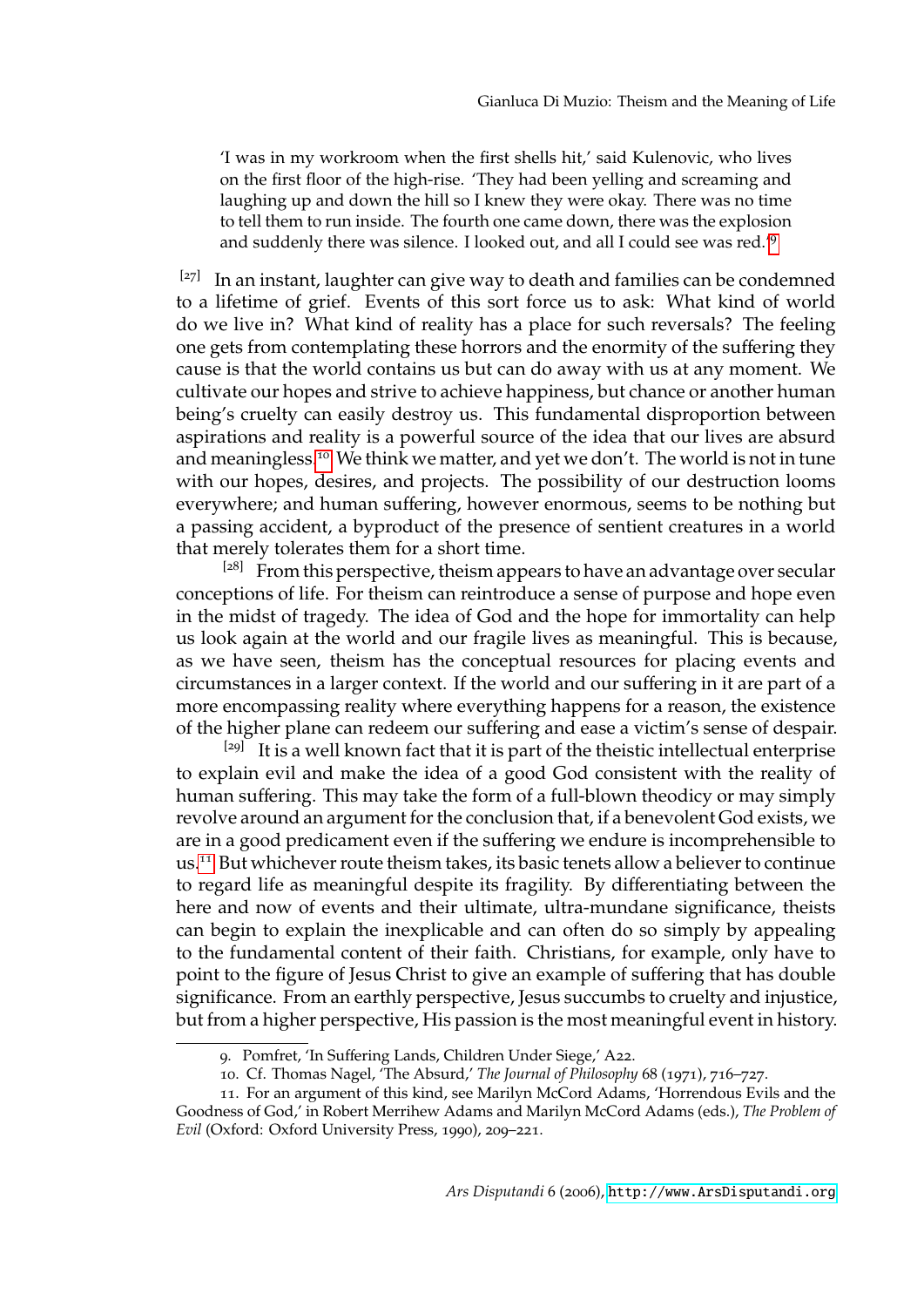[30] And yet, despite the advantages it seems to have over secular perspectives, theism is not the only way to affirm that life is meaningful even if it is fragile. The divorce between the wide scope of our aspirations and the confining reality of suffering does not indelibly mark our lives as meaningless. For, even without the hope that God may eliminate all suffering and redress all injustices in the afterlife, it remains true that evil does not erase all that is good and valuable in the world. Evil can make us lose sight of the good, but the human experience is largely one of dealing with a *mixture* of good and evil, not with one or the other in isolation. To be sure, it is possible for human beings to suffer in ways that seem to admit of no relief. But this does not take away the fact that the kinds of moral goods that make life meaningful are available to everybody, even to those who are suffering the most.

 $[31]$  I am not suggesting that being aware of the existence of moral goods is sufficient to console, say, bereaved parents. It is highly unlikely that people who are suffering so much would respond favorably to the argument that they still got to love and enjoy their children before they died and may have other children in the future. But it is nevertheless true that intrinsic moral goods are available before and after any calamity and that, in time, people recognize this, if they choose to continue to live after suffering serious misfortunes. This recognition may or may not console one, but it shows that our lives are *tragic*, not meaningless. It is precisely because great goods are accessible to us that it is so painful to lose them. It is the fact that we are embedded in a meaningful context that makes suffering and sudden deprivation so hard to bear.

 $[32]$  Human lives are easily exposed to loss and grief, but this does not diminish the significance of the many goods we can equally easily incorporate into our existence. Moral development, compassion, love, and a broad range of positive character traits and emotions are well within our reach. Their attainment is often facilitated by natural human inclinations and predispositions, such as the desire for love or the tendency towards solidarity. The fact that these goods are *always* available, even under the direst of circumstances, shows that our lives are meaningful despite the hardship we all must face. I am not arguing, as is commonplace in certain treatments of the problem of evil, that good and evil are correlative, in the sense that they require each other in order to exist. Rather, I am pointing to the fact that, in the world as we know it, both evil and good are present; and as long as intrinsic goods continue to be available, human life is choiceworthy and meaningful, despite the suffering it involves.

[33] The lives of the unfortunate children whose death is described above were meaningful, and so are the lives of their parents. In order for these lives to be meaningful, it is not necessary that there be a God who redresses injustices in the afterlife (although this would, of course, be desirable, just as it would be desirable that there should be no injustices in the first place). Rather, what is sufficient to make all these lives meaningful is that, despite the tragedy that struck them, the people involved were at some point or other in a position to enjoy the kinds of goods that make a human life choiceworthy. The injustice they all suffered is not the mark of the meaninglessness of their existence. Although they were the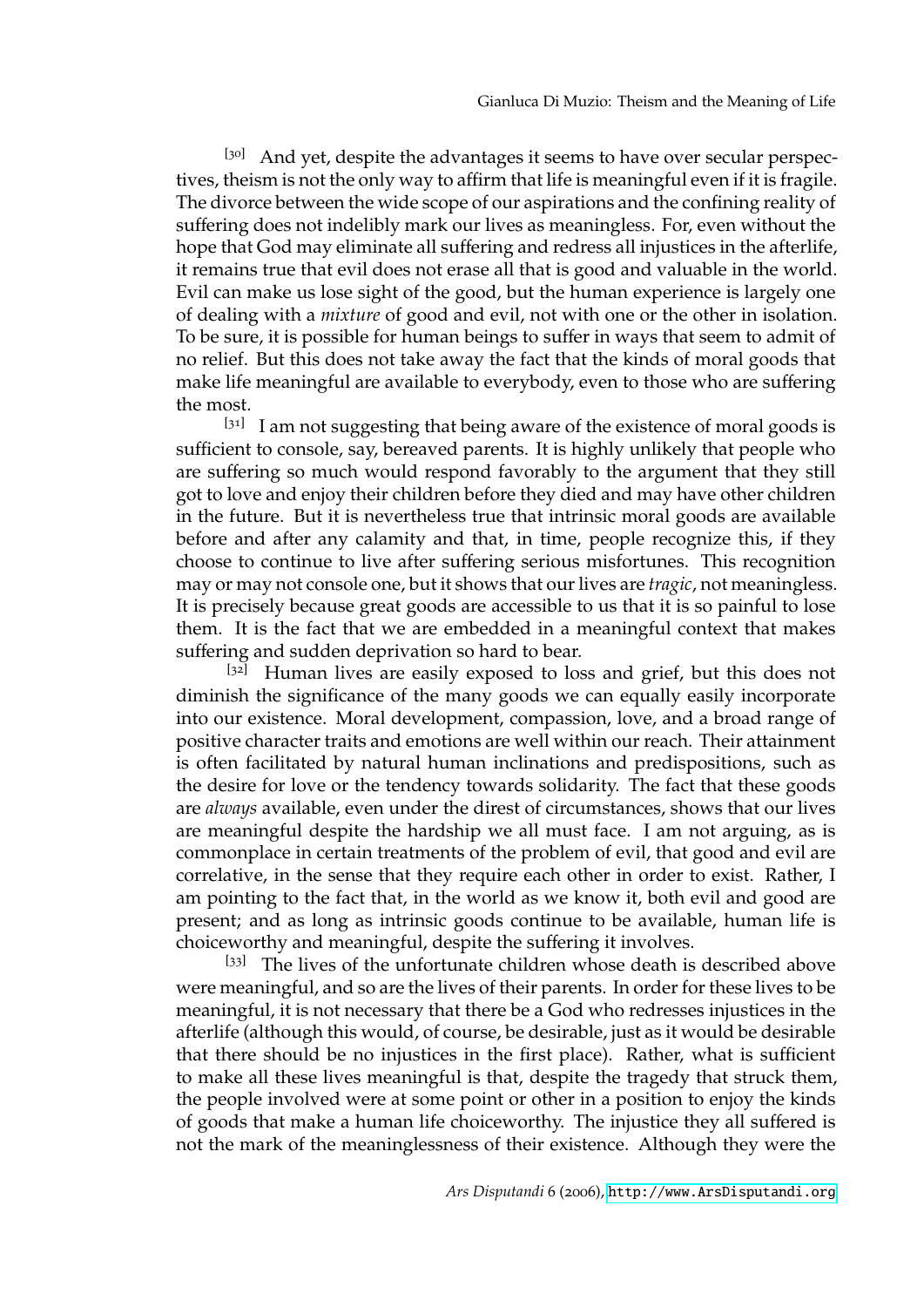victims of a tragic set of circumstances that deprived them of certain fundamental goods, deprivation of goods does not amount to deprivation of meaning, if there is at least some time when one can access and enjoy those goods.

 $[34]$  The only kind of life that is conceivably meaningless is a life that does not have access to any goods whatsoever. This can help us see more clearly into the origins of the theistic position. The feeling that human existence is meaningless without God and immortality stems from the fact that the existence of God and a relationship with Him for all eternity are two great goods. If one first imagines the universe with these two immense goods in it, and then imagines it without them, one can easily feel that there are no real goods left to enjoy. But this feeling is merely the result of a loss of perspective, as when a room appears dark and unappealing when the lights are suddenly dimmed, or sunlight is replaced by artificial light. However, just as one gradually becomes accustomed to a different pattern of illumination, so examining the universe *per se*, without any reference to the ideas of God and immortality, reveals that our world still contains many great goods. The theistic view that the 'death of God' entails nothing but meaninglessness and despair is the result of the fact that the 'death of God' initially casts a shadow on the many goods that are available to human beings.

 $[35]$  One can easily dispel the shadow if one realizes that it proceeds from a shift in perspective. Craig's example of the stranded astronaut, as presented in one of the passages we read at the beginning of this essay, admits of a similar reply. Contemplating the predicament of a man who has nothing but a rock to sit on and must endure his solitude for all eternity does indeed come close to contemplating something meaningless. But this is simply the result of the fact that, by completely isolating the man, the example surreptitiously removes the vast majority of human goods from his life. Let the man be on the Earth, not on an asteroid lost in space. Instead of being alone, let him be surrounded by family, friends, and opportunities for growth and understanding. Let him live a human life with access to the full range of human goods. Suddenly, it is no longer obvious that his life would be meaningless. If it were a finite life, it would still contain many important goods capable of carving a niche for meaningfulness in the face of any suffering the man may endure along the way. And if he inadvertently drank the potion for immortality, as in the example Craig cites, the man would not sink into despair as long as, for example, the people who are important to him drank the potion too, and they could all reasonably expect to continue to enjoy the moral and intellectual goods that are available to them now.<sup>[12](#page-10-0)</sup> An infinitely extended human life endowed with goods of the moral sort is in fact the model for theistic conceptions of the afterlife. So, with the appropriate modifications, the example

<span id="page-10-0"></span><sup>12</sup>. I disagree with Bernard Williams' view that an infinite human life would inevitably lead to unbearable boredom and a desire to die. As John Martin Fischer pointed out, many important pleasures and goods are repeatable, so that it is conceivable that we may derive satisfaction from them however many times we experienced them. See Bernard Williams, 'The Makropulos Case: Reflections on the Tedium of Immortality,' in Bernard Williams, *Problems of the Self* (Cambridge: Cambridge University Press, 1973), 82–100 and John Martin Fischer, 'Why Immortality is not so Bad,' *International Journal of Philosophical Studies* 2 (1994), 257–270.